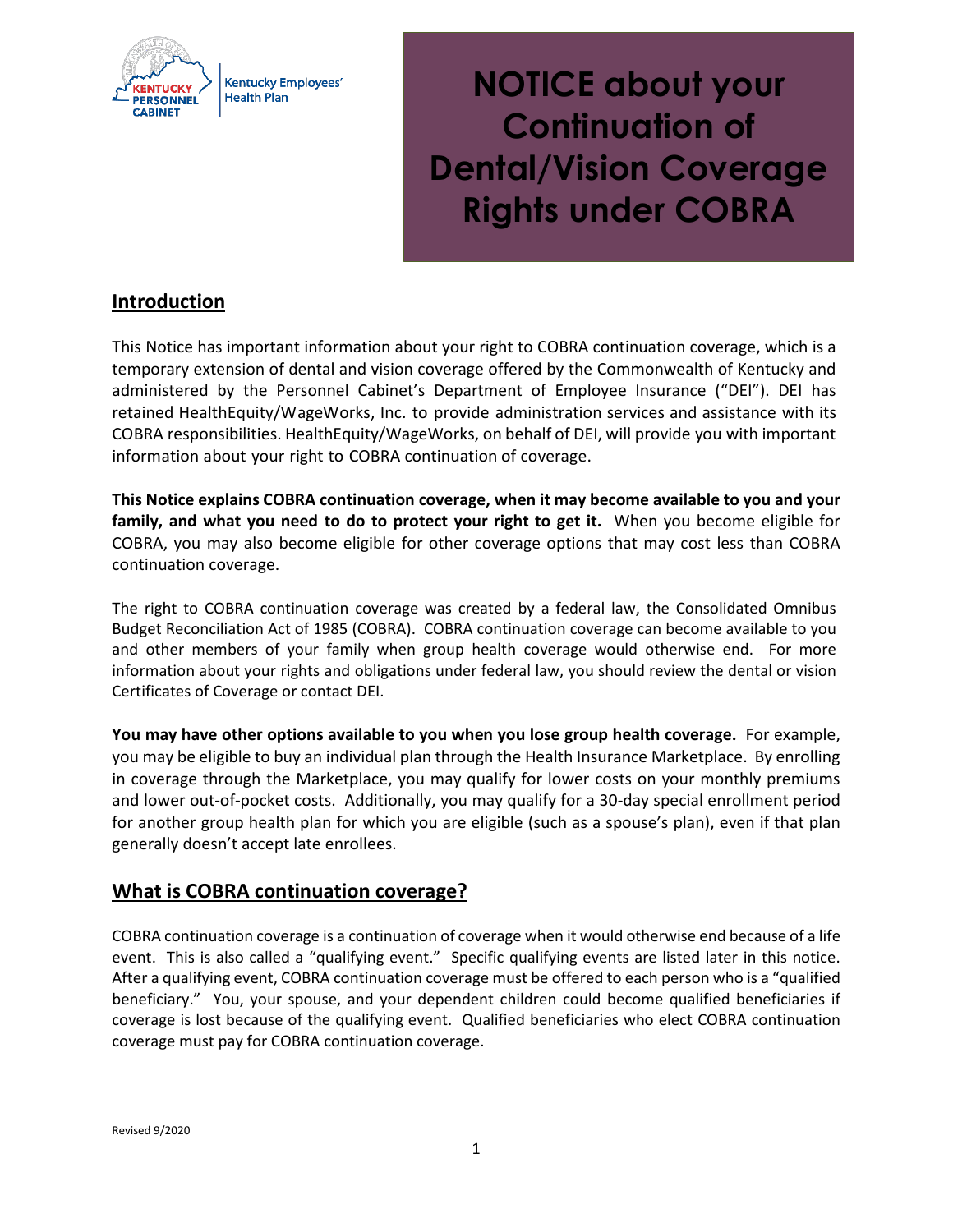If you're an employee, you'll become a qualified beneficiary if you lose your coverage because of the following qualifying events:

- Your hours of employment are reduced, or
- Your employment ends for any reason other than your gross misconduct.

If you're the spouse of an employee, you'll become a qualified beneficiary if you lose your coverage because of the following qualifying events:

- Your spouse dies;
- Your spouse's hours of employment are reduced;
- Your spouse's employment ends for any reason other than his or her gross misconduct;
- Your spouse becomes entitled to Medicare benefits (under Part A, Part B, or both); or
- You become divorced or legally separated from your spouse.

Your dependent children will become qualified beneficiaries if they lose coverage because of the following qualifying events:

- The parent-employee dies;
- The parent-employee's hours of employment are reduced;
- The parent-employee's employment ends for any reason other than his or her gross misconduct;
- The parent-employee becomes entitled to Medicare benefits (Part A, Part B, or both);
- The parents become divorced or legally separated; or
- The child stops being eligible for coverage as a "dependent child."

# **When is COBRA Continuation Coverage Available?**

DEI will offer COBRA continuation coverage to qualified beneficiaries only after DEI has been notified that a qualifying event has occurred. The employer must notify DEI of the following qualifying events:

- The end of employment or reduction of hours of employment;
- Death of the employee;
- Commencement of a proceeding in bankruptcy with respect to the employer; or
- The employee's becoming entitled to Medicare benefits (under Part A, Part B, or both).

**For all other qualifying events (divorce or legal separation of the employee and spouse or a dependent child's losing eligibility for coverage as a dependent child), YOU must notify DEI within 60 days after the qualifying event occurs or the date coverage terminates, whichever is later. You must provide this notice, in writing, to the Department of Employee Insurance (contact information below). Oral notice, including by telephone, is not acceptable. You may also be required to provide additional information to support the Qualifying Event (e.g. a divorce decree, etc.).** 

If DEI is provided timely notice of the divorce, legal separation, or a child's loss of dependent status, HealthEquity/WageWorks will notify the affected Qualified Beneficiaries of the right to elect continuation coverage.

If DEI is not provided notice of the divorce, legal separation, or a child's loss of dependent status during this sixty (60) day period, COBRA continuationwill not be offered. If any claims are mistakenly paid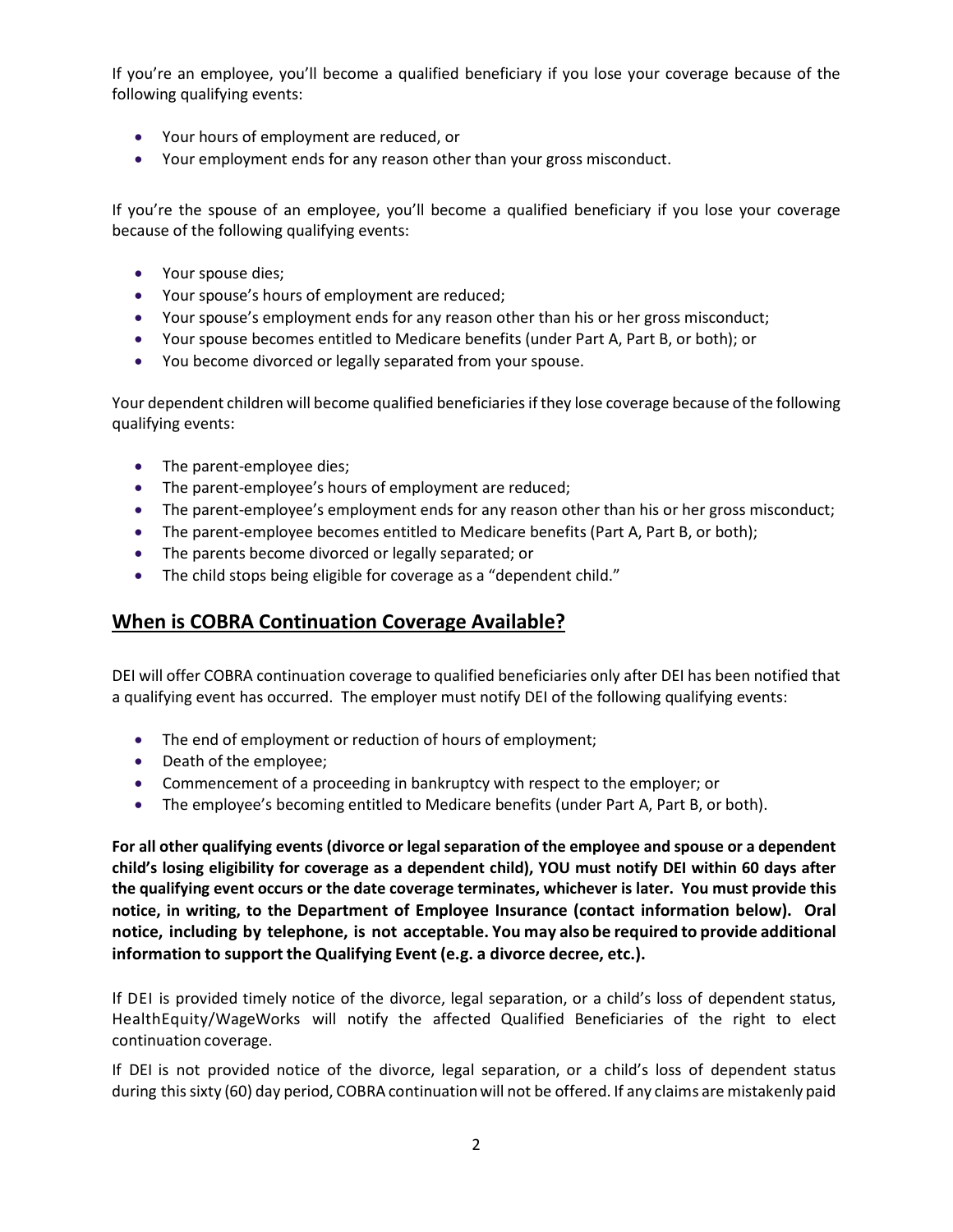for expenses incurred after the divorce, legal separation, or a child's loss of dependent status, then you and your eligible dependent(s) will be required to reimburse Anthem, the insurer, for any claimsso paid.

If your eligible dependent(s) loses coverage as a result of your death or your entitlement to Medicare, HealthEquity/WageWorks will automatically notify your eligible dependent(s) of the right to elect continuation coverage.

#### **How is COBRA continuation coverage provided?**

Once DEI receives notice that a qualifying event has occurred, COBRA continuation coverage will be offered to each of the qualified beneficiaries. Each qualified beneficiary will have an independent right to elect COBRA continuation coverage. Covered employees may elect COBRA continuation coverage on behalf of their spouses, and parents may elect COBRA continuation coverage on behalf of their children.

COBRA continuation coverage is a temporary continuation of coverage that generally lasts for 18 months due to employment termination or reduction of hours of work. Certain qualifying events, or a second qualifying event during the initial period of coverage, may permit a beneficiary to receive a maximum of 36 months of coverage.

There are also ways in which this 18-month period of COBRA continuation coverage can be extended:

#### *Disability extension of 18-month period of COBRA continuation coverage*

If you or anyone in your family with dental or vision coverage offered by the Commonwealth is determined by Social Security to be disabled and you notify DEI in a timely fashion, you and your entire family may be entitled to get up to an additional 11 months of COBRA continuation coverage, for a maximum of 29 months. The disability would have to have started at some time before the 60th day of COBRA continuation coverage and must last at least until the end of the 18-month period of COBRA continuation coverage.

For the disability extension to apply, you must provide a copy of the SSA Determination of Disability letter within the 18-month COBRA period, but no later than 60 days after the latest of: (1) the date of the SSA Determination of disability; (2) the date on which the Qualifying Event occurs; or (3) the date on which the Qualified Beneficiary loses coverage.

#### *Second qualifying event extension of 18-month period of continuation coverage*

If your family experiences another qualifying event during the 18 months of COBRA continuation coverage, the spouse and dependent children in your family can get up to 18 additional months of COBRA continuation coverage, for a maximum of 36 months, if DEI is properly notified about the second qualifying event. This extension may be available to the spouse and any dependent children getting COBRA continuation coverage if the employee or former employee dies; becomes entitled to Medicare benefits (under Part A, Part B, or both); gets divorced or legally separated; or if the dependent child stops being eligible as a dependent child. This extension is only available if the second qualifying event would have caused the spouse or dependent child to lose coverage had the first qualifying event not occurred.

### **Are there other coverage options besides COBRA continuation coverage?**

Yes. Instead of enrolling in COBRA continuation coverage, there may be other coverage options for you and your family through the Health Insurance Marketplace, Medicaid, or other group health plan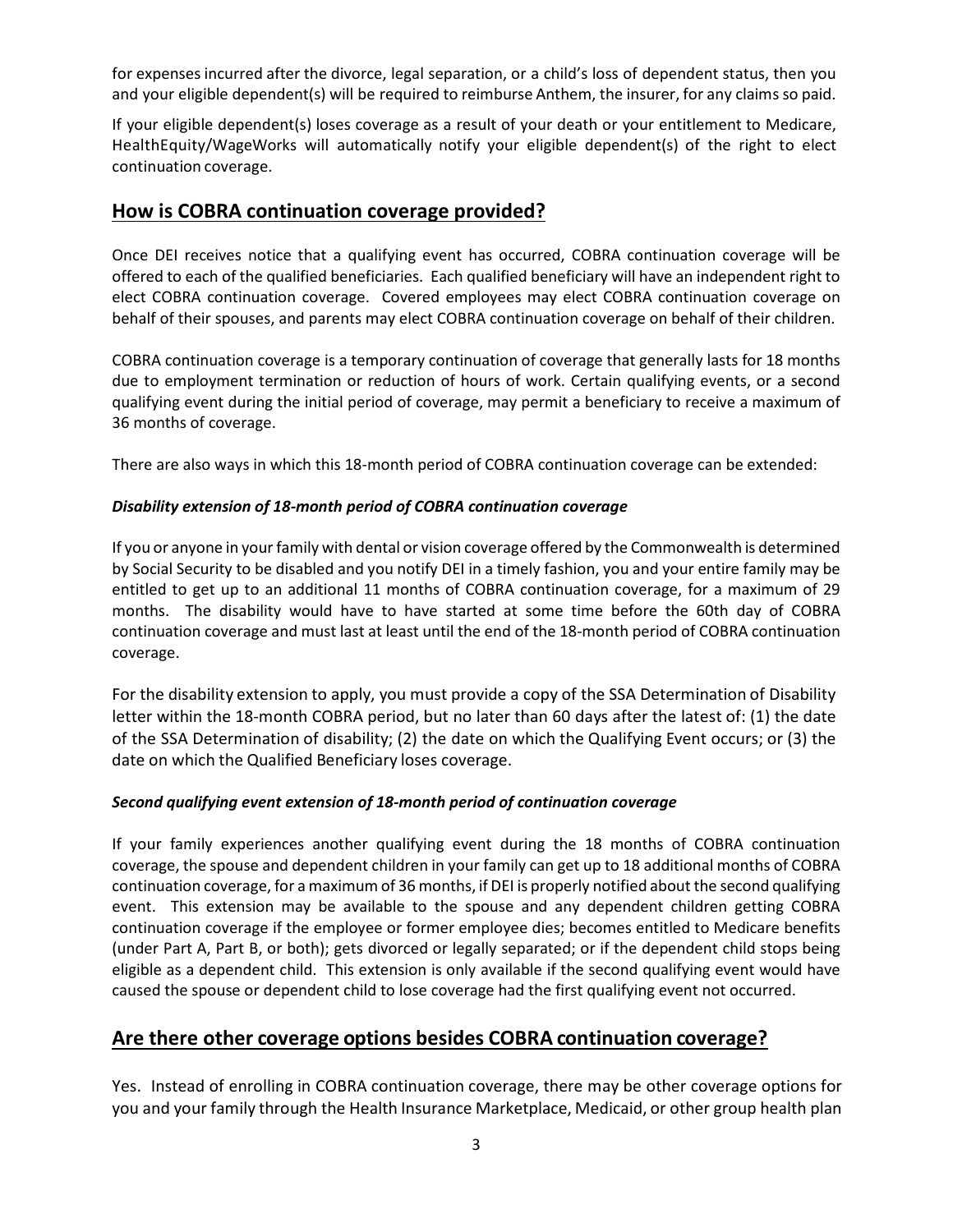coverage options(such as a spouse's plan) through what is called a "special enrollment period." Some of these options may cost less than COBRA continuation coverage. You can learn more about many of these options at [www.healthcare.gov.](http://www.healthcare.gov/)

# **Can I enroll in Medicare instead of COBRA continuation coverage after my group health plan coverage ends?**

In general, if you don't enroll in Medicare Part A or B when you are first eligible because you are still employed, after the Medicare initial enrollment period, you have an 8-month special enrollment period to sign up for Medicare Part A or B, beginning on the earlier of

- The month after your employment ends; or
- The month after group health plan coverage based on current employment ends.

Go to [https://www.medicare.gov/sign-up-change-plans/how-do-i-get-parts-a-b/part-a-part-b-sign-up](https://www.medicare.gov/sign-up-change-plans/how-do-i-get-parts-a-b/part-a-part-b-sign-up-periods)[periods](https://www.medicare.gov/sign-up-change-plans/how-do-i-get-parts-a-b/part-a-part-b-sign-up-periods) for more Medicare enrollment information.

If you don't enroll in Medicare and elect COBRA continuation coverage instead, you may have to pay a Part B late enrollment penalty and you may have a gap in coverage if you decide you want Part B later. If you elect COBRA continuation coverage and later enroll in Medicare Part A or B before the COBRA continuation coverage ends, the Plan may terminate your continuation coverage. However, if Medicare Part A or B is effective on or before the date of the COBRA election, COBRA coverage may not be discontinued on account of Medicare entitlement, even if you enroll in the other part of Medicare after the date of the election of COBRA coverage.

If you are enrolled in both COBRA continuation coverage and Medicare, Medicare will generally pay first (primary payer) and COBRA continuation coverage will pay second. Certain plans may pay as if secondary to Medicare, even if you are not enrolled in Medicare.

For more information visit [https://www.medicare.gov/medicare-and-you.](https://www.medicare.gov/medicare-and-you)

# **If you have questions**

Questions concerning your dental or vision coverage should be addressed to Anthem at the number listed below. Questions concerning your COBRA continuation coverage rights should be addressed to HealthEquity/WageWorks at the number and address listed below. You may also review your dental or vision Certificate of Coverage at kehp.ky.gov for more information about your COBRA continuation of coverage rights.

For more information about your rights under the Employee Retirement Income Security Act (ERISA), including COBRA, the Patient Protection and Affordable Care Act, and other laws affecting group health plans, contact the nearest Regional or District Office of the U.S. Department of Labor's Employee Benefits Security Administration (EBSA) in your area or visit the EBSA website at [www.dol.gov/ebsa.](http://www.dol.gov/ebsa) (Addresses and phone numbers of Regional and District EBSA Offices are available through EBSA's website.)